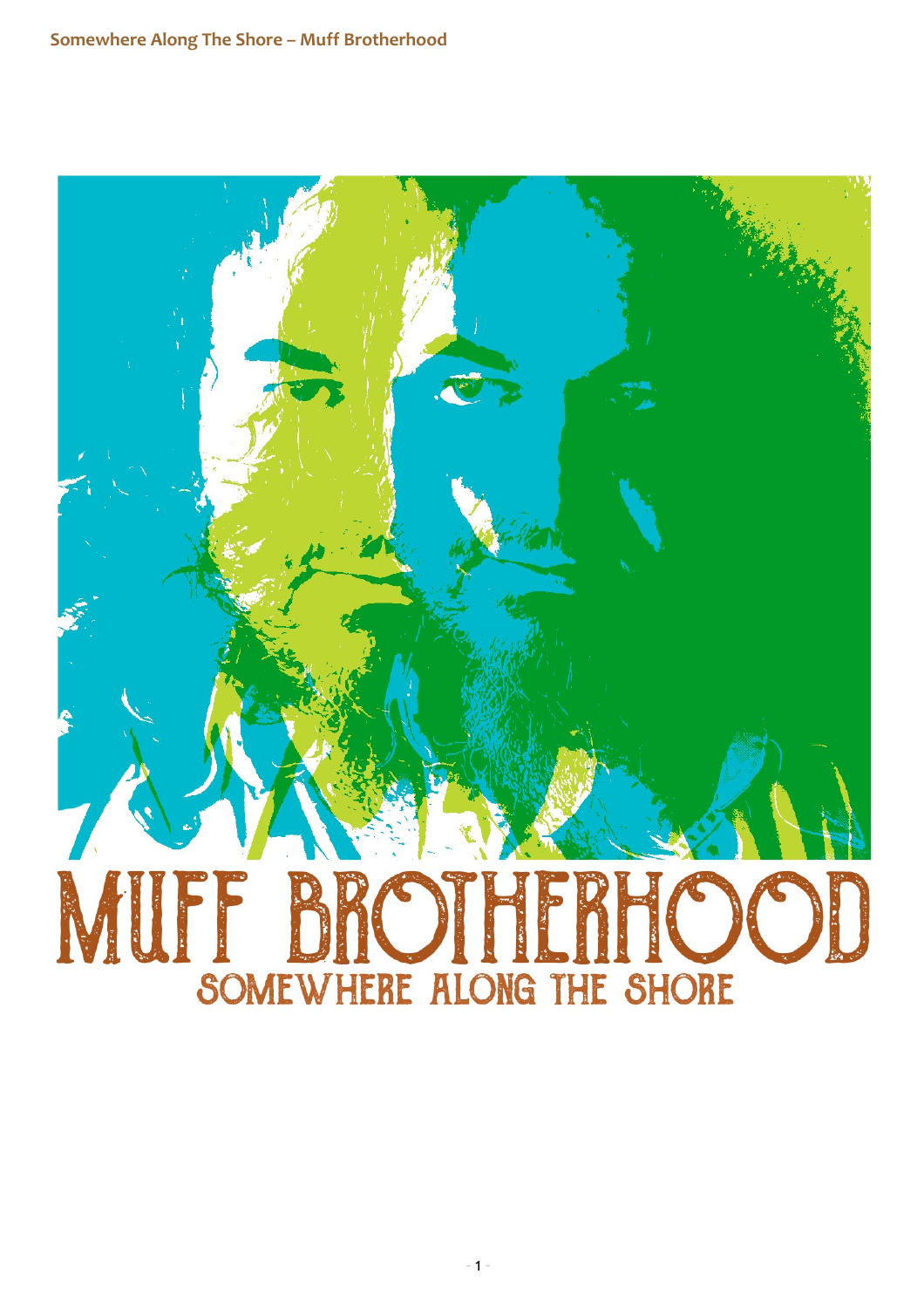#### No Rocket Scientist Needed

Gregory Demos, Claudio Maffei © 2009 Maffei. All rights reserved

That sweet look of love no longer there in her eyes That gentle touch now as cold as December That magic time when she fell flat for me Is a place she can barely remember

That knowing feeling that it's all over now Did not arrive in a couple of days That look of love when she fell in my eyes Makes me long for a change in my ways

When it's gone nothing needs to be said No rocket scientist needed to explain what's clear to see how the sweet look of love has vanished from her face With those eyes never again shining their sweet look for me

That awful reeling when it's all over now Did not show up in a couple of days That look of love when she fell hard in my eyes Makes me long for a change in my ways

When it's gone nothing needs to be said No rocket scientist needed to explain what's clear to see How the sweet look of love has disappeared from her face With her eyes never again shining that sweet look for me

### My Future

Gregory Demos, Claudio Maffei © 2009 Maffei. All rights reserved

I took my future to a pawn shop today Man said he could not give me alot I took my past to the junkyard to stay Junkman said now at least I've got a shot

I took my blues to the edge of the sea I sent them sailing away I pick and choose while the feeling haunts me The happy times always fade out to stay

Life chewed me up and spit me right out Love came to ease all my pain Strife screwed me up and planted such doubt That even the easy days seem such a strain

I took my future to the pawn shop today Man said that smile you got worth alot I took my past to the graveyard to stay Gravedigger said he has just the plot

I took my blues to the edge of the sea I sent them sailing away I cannot choose why this feeling wants me The best of times seem to turn out this way

Life chewed me up and spit me right out Love came to steal all my pain Strife screwed me up and filled me so full of doubt That even the sunny days are cloudy with rain Even the easy days seem such a strain

### Can A Man?

Claudio Maffei © 2006 Maffei. All rights reserved

There's an echo in the mountains that tells me the place I have to go. There's a whisper that blows in my ears about things that I wouldn't want to know.

Can a man change his way on a small ship without sails? Can a man sleep at night without dreaming shades and light? Can a man live his life without opening his mind?

The mass media all around me is telling me what is right for us: "There is richness we have to reach soon", the reason why we are walking in blood.

Can a man change his way on a small ship without sails? Can a man sleep at night without dreaming shades and light? Can a man live his life without opening his mind?

# Where Do I Turn?

Gregory Demos, Claudio Maffei © 2009 Maffei. All rights reserved

Where do I turn when there's no place to go? Where do I turn to make these blues go away? Where do I turn to make all my wrongs right?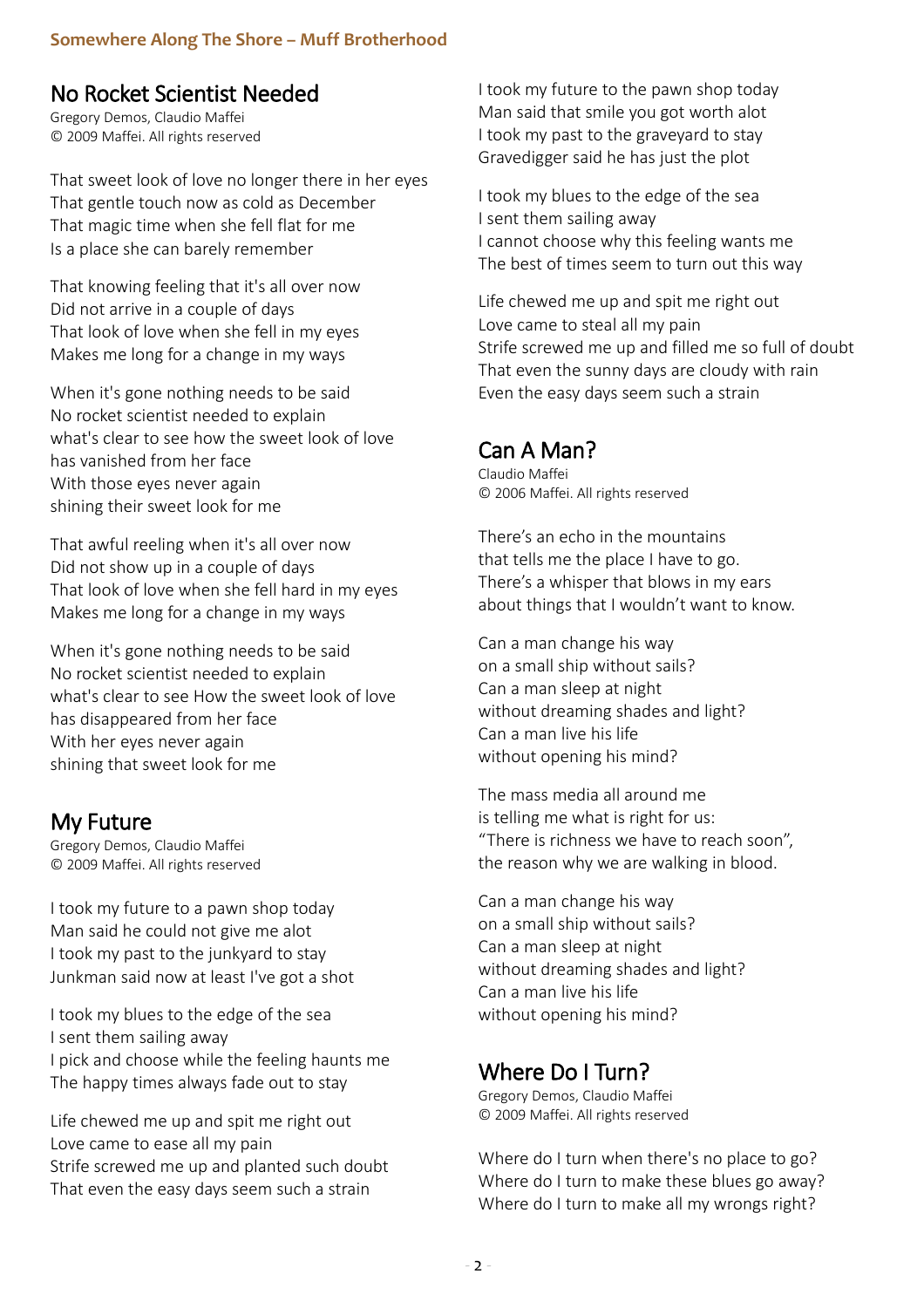To end up at a place where my smile will stay

Where do I turn when my friends let me down? Where do I turn when the stranger is me? Where do I turn when my faith slips away? To end up in a place where this sorrow sets me free

When will I learn that wherever I turn It's always me running back into me? Why do I burn for the bad ways I yearn? Turning a deaf ear on sweet love's screaming plea

Where do I turn when I'm old and alone? Where do I turn when it's all slipped away? Where do I turn when my heart's turned to stone? And I must exit stage right from this sad gloomy play

Where do I turn when I let myself down? Where do I turn as each stranger betrays? Where do I turn when all my hope slips away? When only clouds and darkness comes to all my days

When will I learn that wherever I turn It's all me running back into me? Why must I yearn for the happiness with love you earn? Turning a deaf ear on sweet love's singing plea Where do I turn when even the man above gives up on me?

# As My Heart Turns To Stone

Gregory Demos, Claudio Maffei © 2009 Maffei. All rights reserved

The lips of a guardian angel The mouth full of some devil devine The hips that swayed me to danger The tongue that made it all seem so fine

The eyes that were shining so darkly The thighs that kept calling my name The hands that stroked me so soft and gently The arms that held me tight in the flame

The days I thought love finally found me The nights I'm still drinking alone The ways I let her lies fool and blind me The heart bitterly turns to stone

The years that I never saw passing The child who just needed a home The tears that came flooding to drown me The fears that I'd grow old all alone

The lips of a guardian angel The mouth full of deception and pain The hips that rocked me senseless in danger The tongue that twisted me up in her game

The eyes that were shining like moonbeams The thighs that had me begging for more The hands that stroked me so sure and gently The arms that wrapped me up in this whore

Those days I thought love finally found me These days I sit and drink all alone The ways I let her lips tease and blind me The heart bitterly turns to stone

The years that I never saw passing The child still in need of a home The tears that came flooding to drown me In the fears that I'd grow old all alone As my heart bitterly turns to stone

# All In A Good Night's Rest

Gregory Demos, Claudio Maffei © 2009 Maffei. All rights reserved

I woke up from the sweetest dream To taste this morning's bitter fruit They said I robbed the train today How come they still have all the loot?

I trace my steps to find the way To where I use to be The feeling that you stold from me Is now sailing out to sea

The nightmare that gave me such chills Now is comfort while I sleep Do not confuse-the stuff you lose With the things you cannot keep A nightmare and sweet dream appear All in a good night's rest Do not confuse-your hope and blues As the long night put's you to the test

I woke up from the sweetest dream To taste a lifetime's bitter wine They say I robbed those brain's today Made my getaway with all that's fine

I erase my steps to lose my way To where I use to be The feeling that you stold from me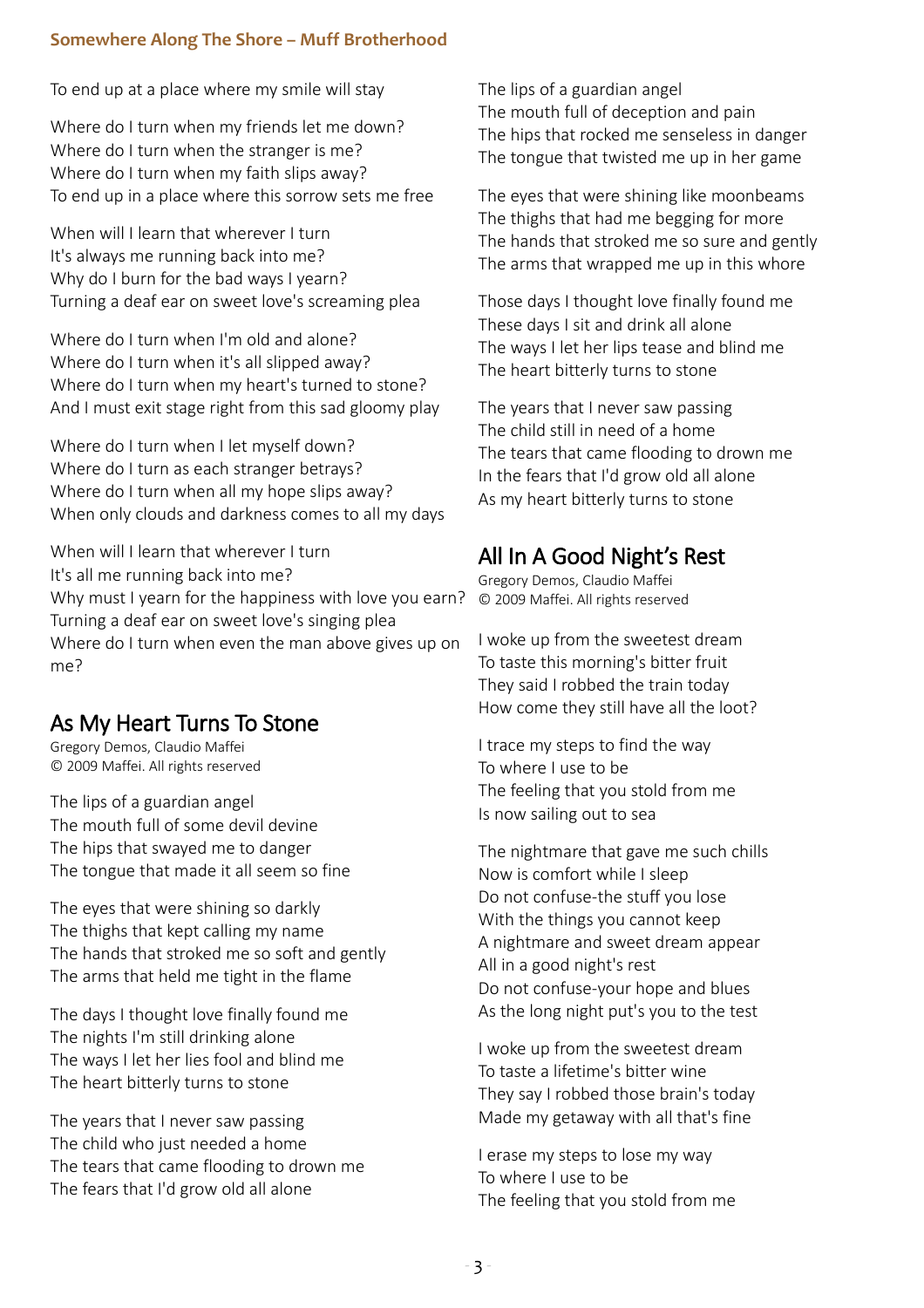Is now sailing out to sea

The nightmare that gave me such chills Now is comfort while I sleep Do not abuse-the dreams you choose With reality that cuts so deep… A nightmare and sweet dream appear All in a good night's rest Do not confuse-your hope and blues As the long night put's you to the test

## Today And Tonight

Gregory Demos, Claudio Maffei © 2009 Maffei. All rights reserved

Today it seemed I was all washed up Tonight I have just begun To find my way down life's crooked road To trade my blues in for brand new fun

Today I cried a billion tears Tonight my eyes are dry I stare beyond all I can see Knowing that I'll never quite know why

Today I saw a lifetime pass Tonight no time has disappeared at all I sing so loud for mercy to come Does anyone hear my urgent call?

Today it seemed I was at the end Tonight I feel so new My heart pumps out both love and blood My soul gives thanks because of you

Today I told some funny jokes Tonight I laughed at myself Once my dreams were giant-sized Now they feel small as an elf

Today I saw a lifetime pass Tonight I feel a lifetime stall I sing so loud for truth and meaning Will anyone hear my urgent call?

## Cold And Blue As The Sea

Gregory Demos, Claudio Maffei © 2009 Maffei. All rights reserved

Life slips away-like the end of each day Love's always sweetest in bloom Friends go away-with no farewell to say That always fills me with sadness and gloom

Sun shines so bright-when the heart's pumpin' right It seems better than it's ever been Clouds roll away-leavin' blue skies to stay No end in sight-just a place to begin

Only God knows-why my sorrow still shows And these blues keep on hunting me down Dreams slip away-like the end of each day That very thought turns my smile to a frown

Still I carry on strong-for my sake and my song I sing so loud where is mercy today? Empty eyes stare at me-cold and blue as the sea That very feelin' got me reelin' this way

Only God knows-why my sorrow still shows And these blues keep on hunting me down Dreams slip away-like the end of each day That very thought turns my smile to a frown

# Children's Dance

Claudio Maffei © 2006 Maffei. All rights reserved

Let all the children dance See them laugh and sing See how they play hand in hand Happiness is everything they have Just for free.

Let all the children play Without any weight On their young little wings Givin' them a chance one day To fly away.

Taking one step back To learn how bright a soul can be, It's time to understand That children give life a sense It's time to understand This children's dance.

Let all the children dance For the shells upon the sand, the highest flight of the kite, the right to live their young time Fresh and free.

Let all the children play With no fee to pay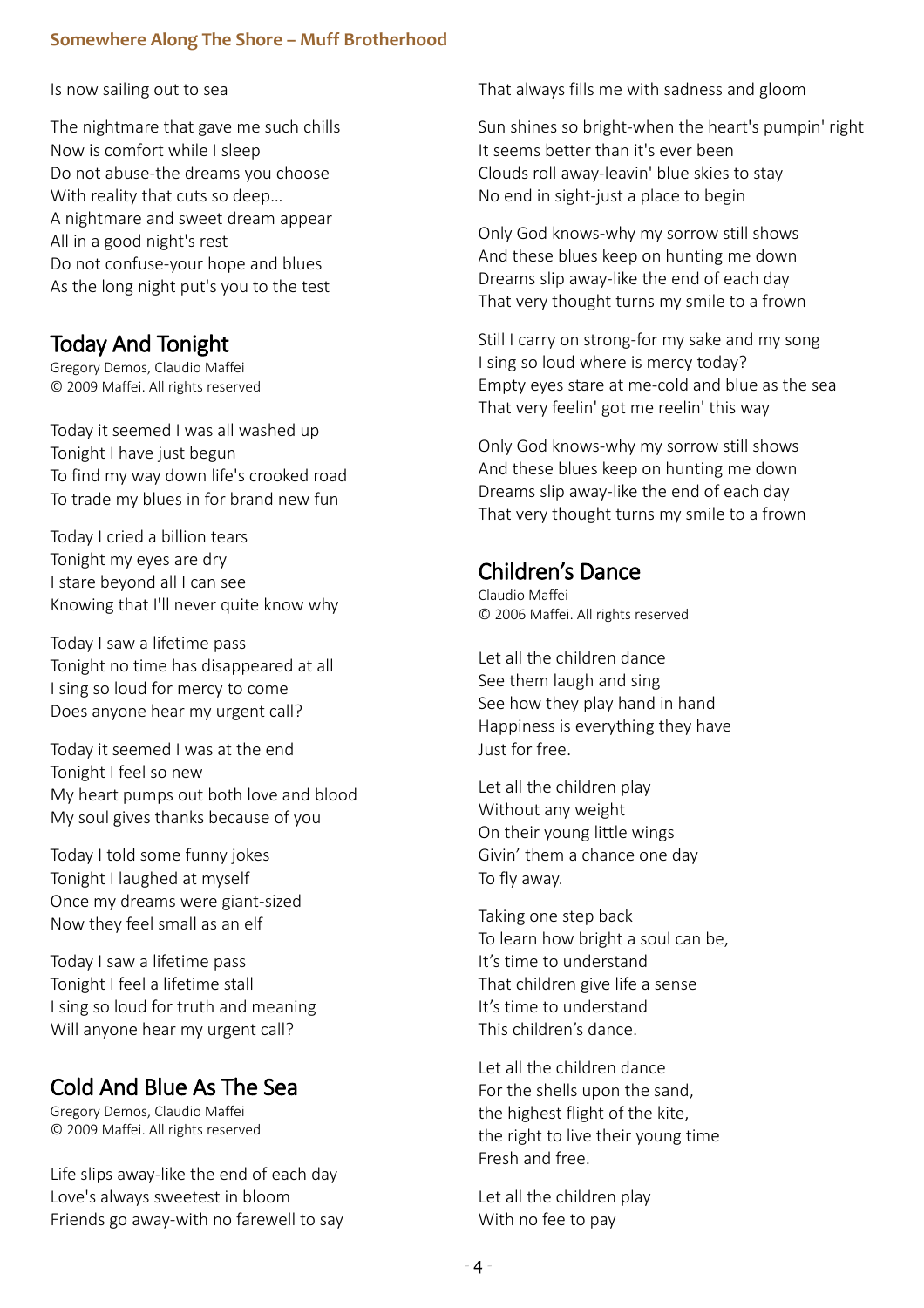A playground without hazy shades Givin' them an easy way one day To love again.

Taking one step back To learn how bright a soul can be, It's time to understand That children give life a sense It's time to understand This children's dance.

### I'm Waiting

Claudio Maffei © 2006 Maffei. All rights reserved

I'm waiting, I'm waiting for an answer, I'm waiting, I'm waiting for some news, I'm searching in the middle of a straw pile, I'm searching for a land with no more lies

'til the sunshine keeps lighting this old world, 'cause all we'll eat is just money and petrol, 'til the sunshine keeps lighting this old world, 'cause all we have is a virtual id.

I'm waiting, I'm waiting for a new day, I'm waiting for smiling hearts in open hands, I'm swimming in the middle of the ocean, and I'm trying, trying to find justice and truth

'til the sunshine keeps lighting this old world, 'cause all we'll eat is just money and petrol, 'til the sunshine keeps lighting this old world, 'cause all we have is a virtual id.

I'm singing 'bout this empty feeling inside, and I'm waiting for the next train to no lies land

'til the sunshine keeps lighting this old world, 'cause all we'll eat is just money and petrol, 'til the sunshine keeps lighting this old world, 'cause all we have is a virtual id.

### I Wanna

Gregory Demos, Claudio Maffei © 2009 Maffei. All rights reserved

I wanna go where the rock has a roll I wanna run wild and free I wanna go with my sweet gal on a stroll To the beach at the edge of my sea

I wanna live like tomorrow don't count Why am I saving it all up? I wanna give back at least double-amount To everyone who filled up my cup

I wanna care about the blues that I see Pointing out we could do so much more Picking the devil's lock and set everyone free Of the bad ways - folks still settle the score

I wanna go where the rock has a roll Sing and dance so totally free I wanna go with my sweet gal on a stroll To the beach at the edge of the sea

I wanna care about the blues that I see Pointing out we could do so much more Picking the devil's lock and set everyone free Of the bad ways - folks still settle the score

I wanna share how the blues left my soul I wanna sing out you can change if you want

I wanna care about the blues that I see Pointing out we could do so much more Picking the devil's lock and set everyone free Of the bad ways - folks still settle the score

I wanna live like tomorrow don't count Why am I saving it all up? I wanna give back at least double-amount To everyone who filled up my cup...

Chorus

### Put Your Gun Away

Claudio Maffei © 2006 Maffei. All rights reserved

Stronger than the taste of wine, Maybe I'm wrong or maybe I'm right, I always wish to help wisdom cross the gate of warfare temples, Everywhere.

Faster than the speed of life I've learned to read between the lines, To understand you, politicians, Grown up eating your own ideals, With money sauce.

Put your gun away someday, Put your gun away someday,